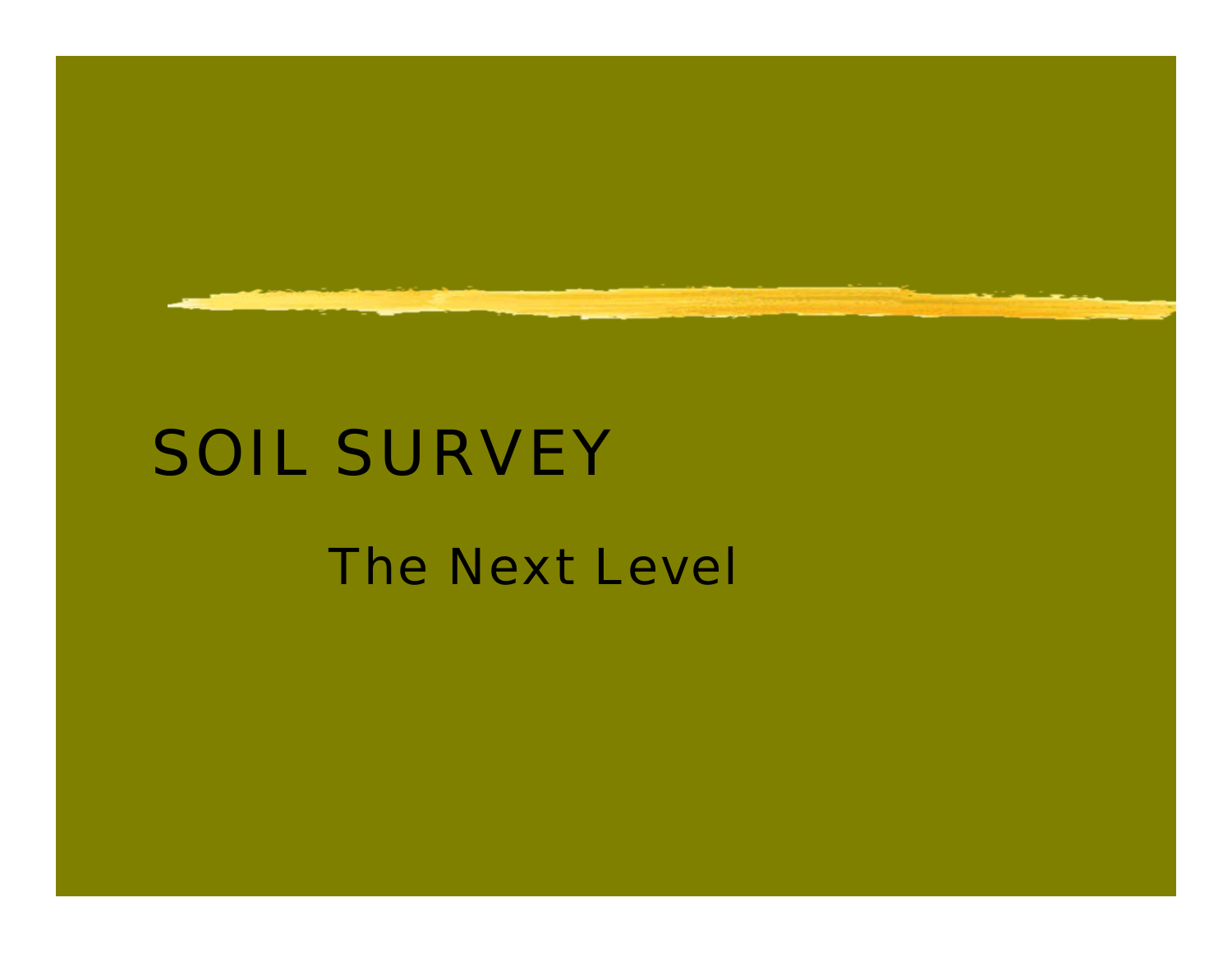#### Advances over Time

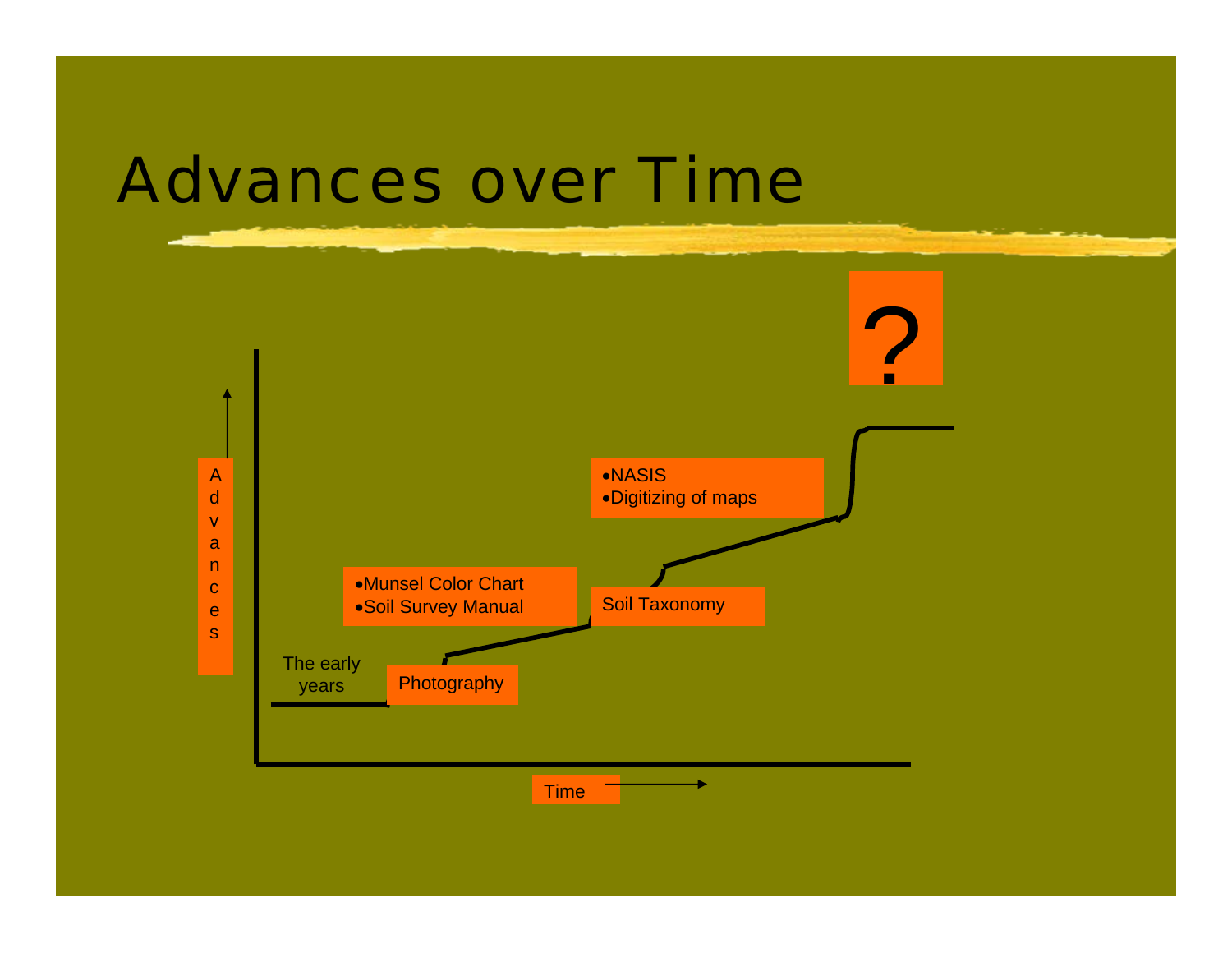# Soil Survey Paradigm

 $\Box$ Morphological, Soil Landscape Based

 $\blacksquare$  Subjective – tempered by guidelines and procedures

 $\blacksquare$ Landscape model used to describe variability

 $\blacksquare$  Lack a systematic way of quantifying random variability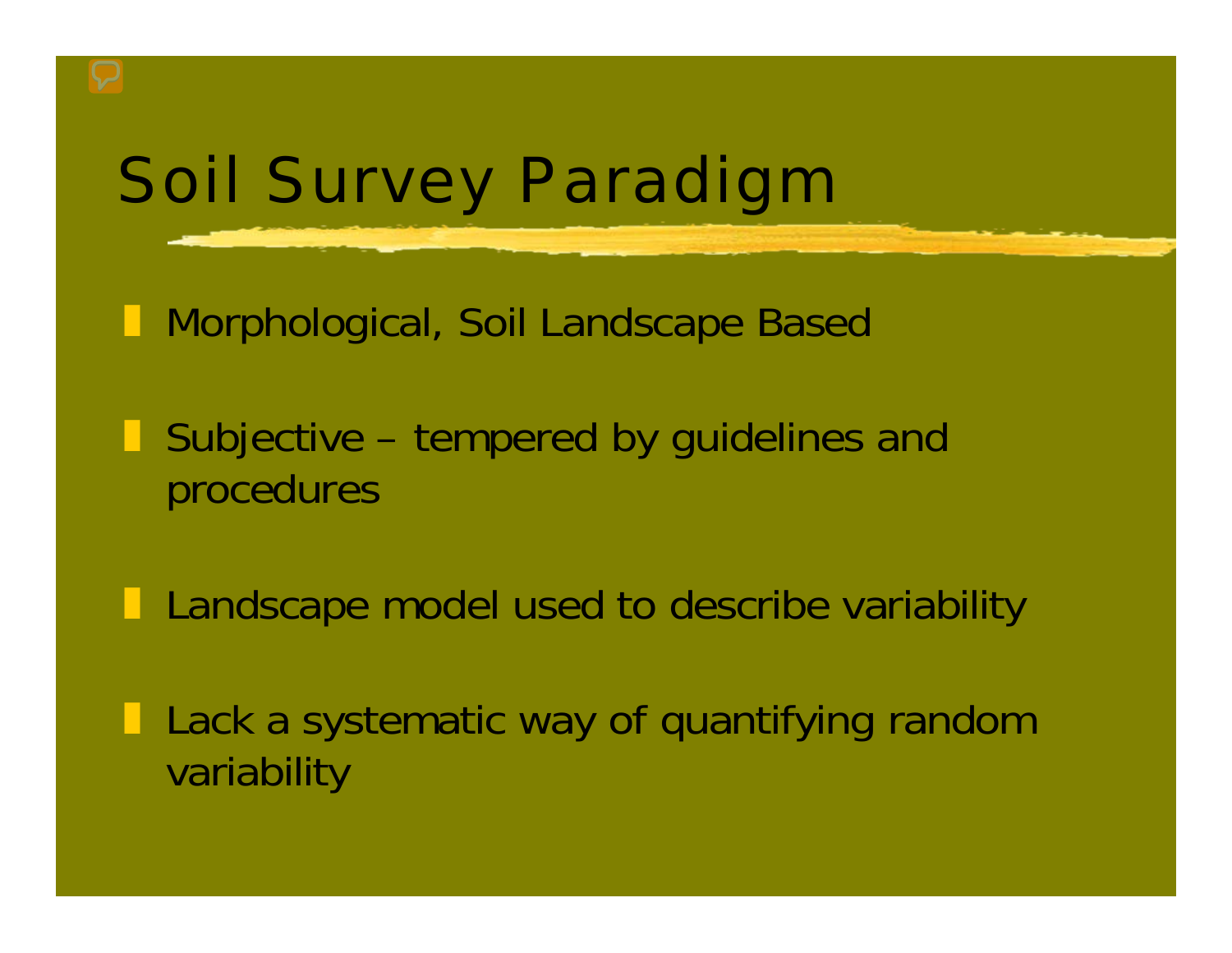# Soil Series

#### **Lategory in Soil Taxonomy** -Mutual Exclusivity?

- **Defined by Numerous Properties**
- $\blacksquare$  Subjective – based on collective views of soil scientists
- **Non-random selection of pedons**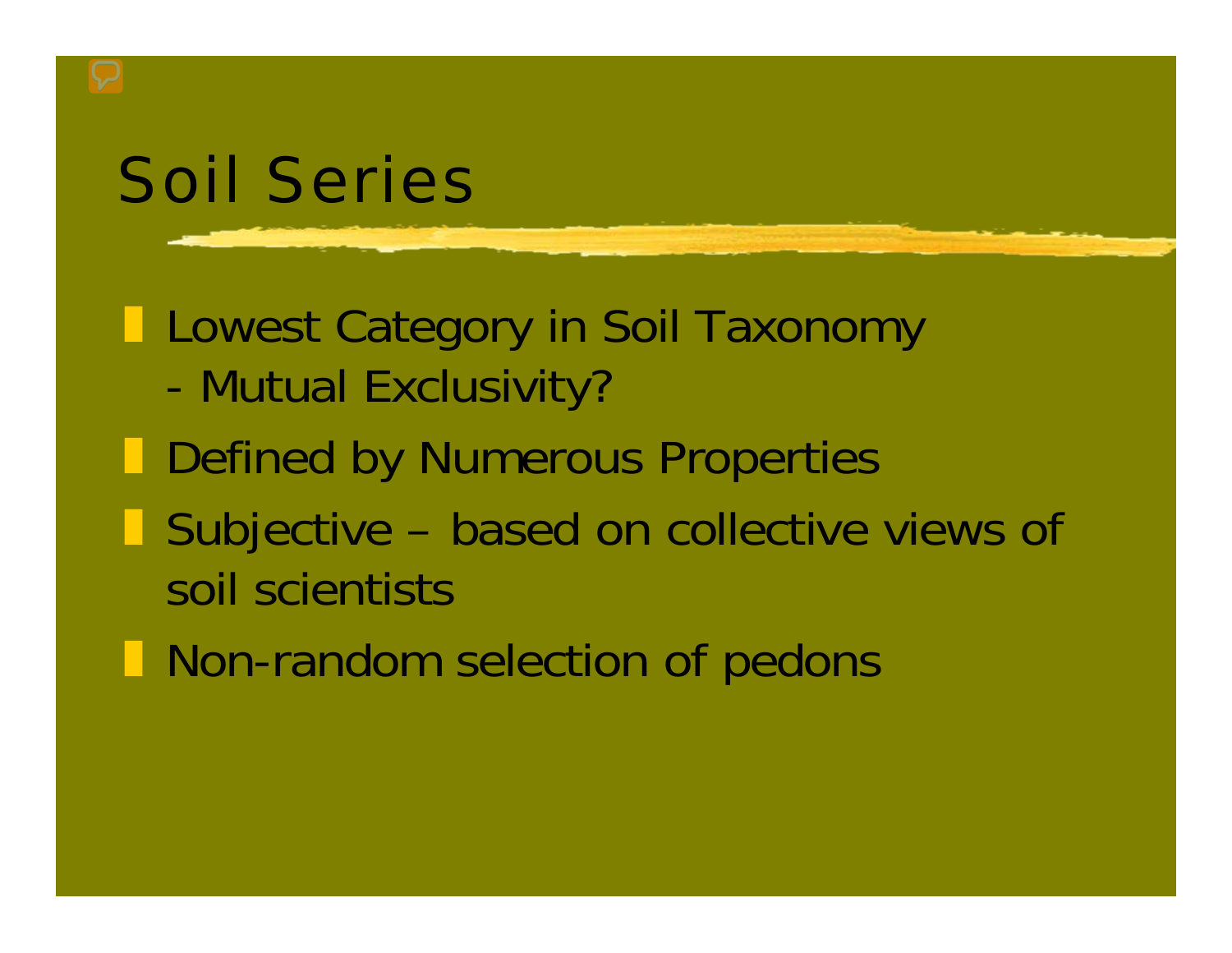# Characterization

- $\blacksquare$  Representative Pedon – selection undocumented
- **I** What are the core properties that define a soil series?
- **The Are they independent, if not is the** interaction important to know?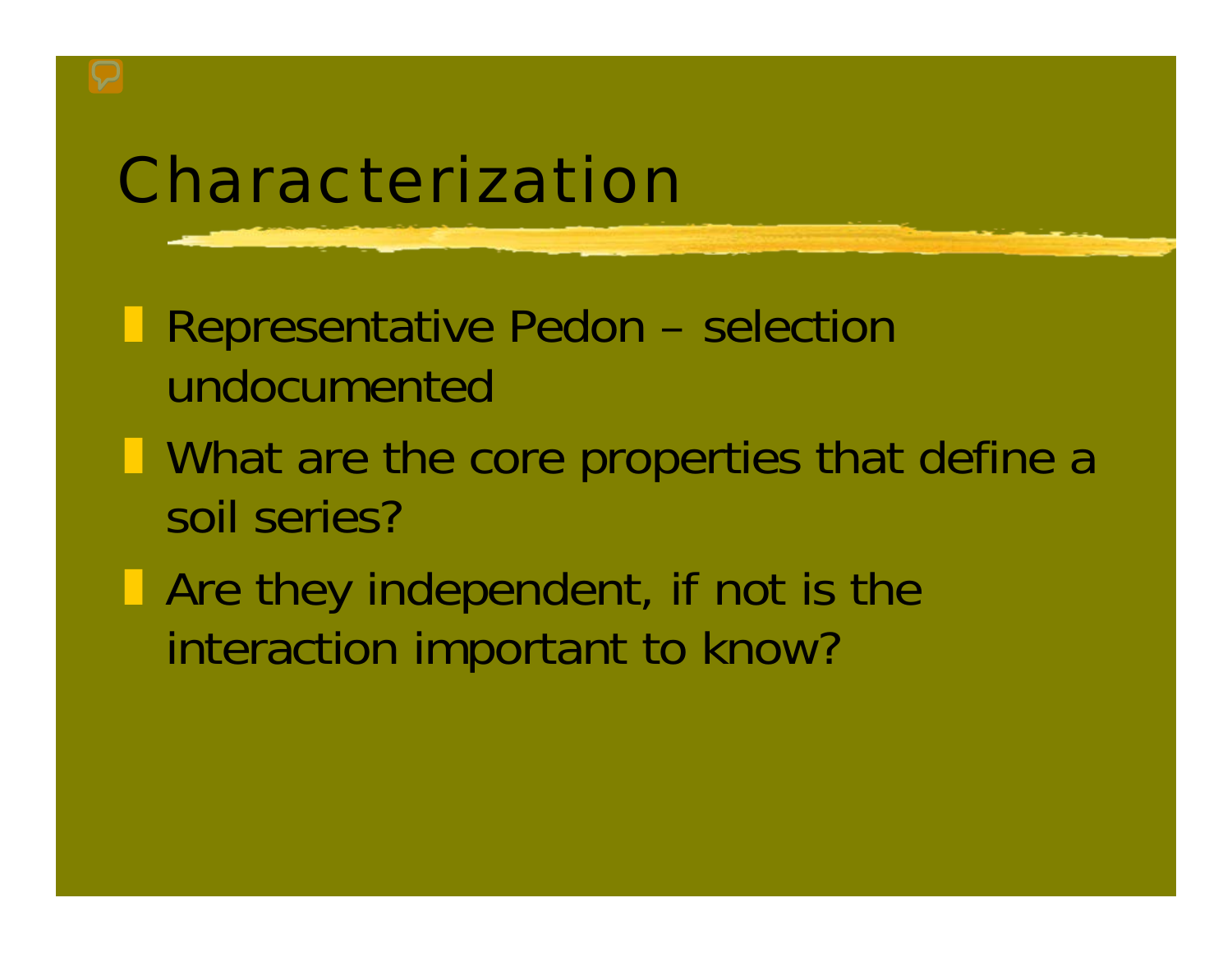# Laboratory Characterization

**Pedon based** 

**Depth function** 

 $\blacksquare$  No measure of within or between pedon variability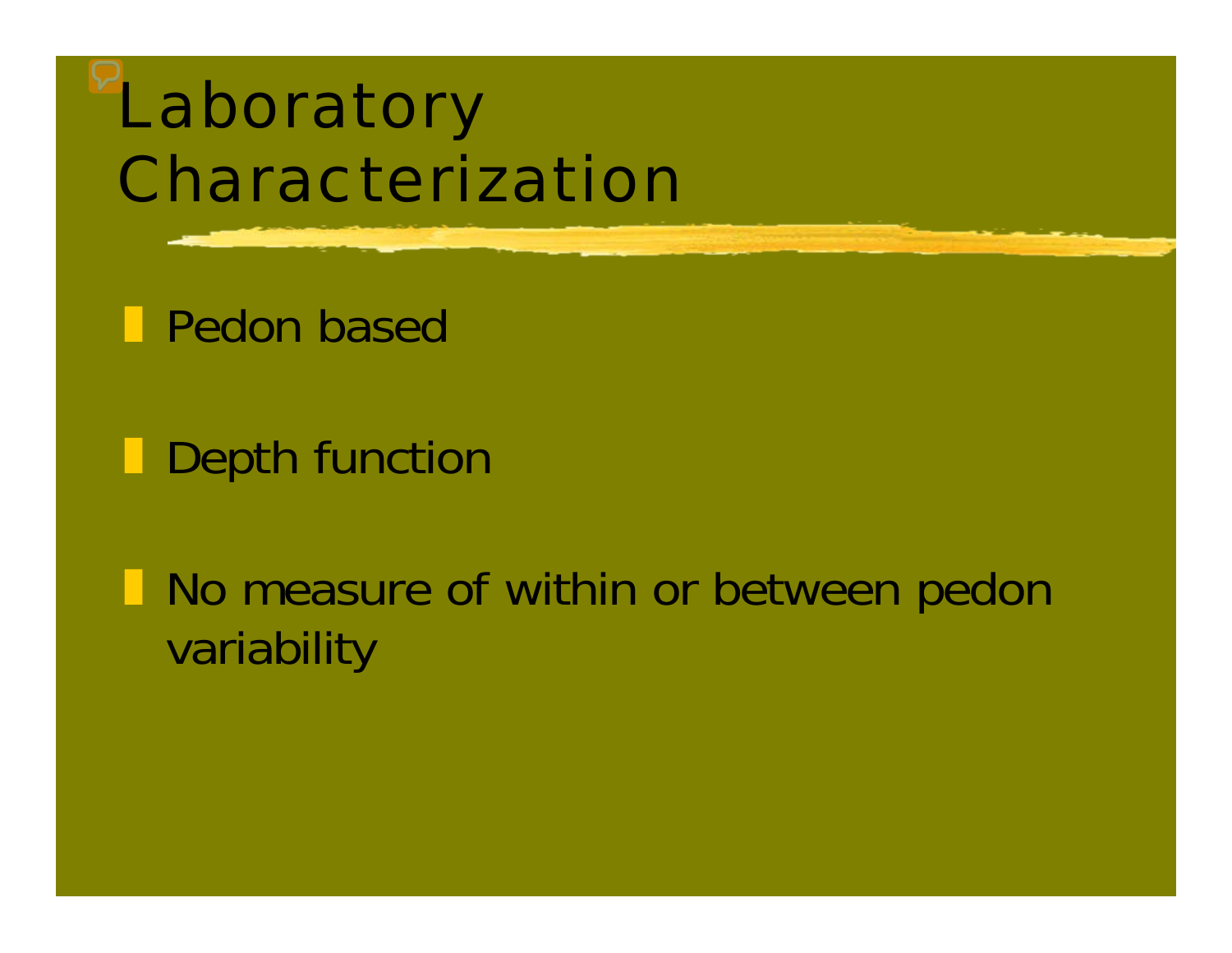# Map units

**Defined by the soil landscape model** 

- Excellent protocols for describing variability in composition
- **T** All databases (SIR, NASIS) based on estimated properties
- ] Soil Data Map Unit
- $\blacksquare$ Dealing with variability in space and time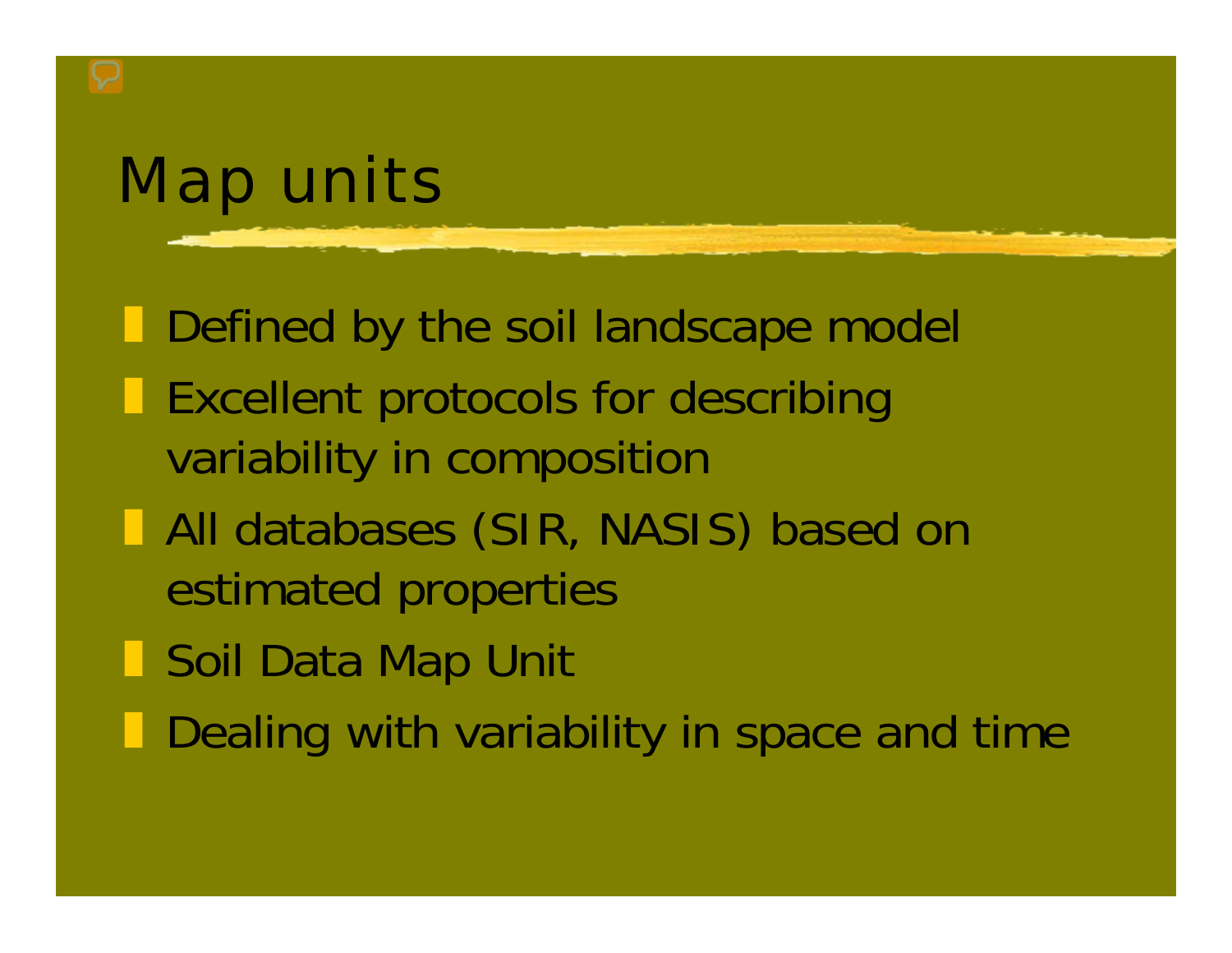## Pedon Database

**Point data – no way to expand to different** scales

**Time and space variability void The Bulk Density example?**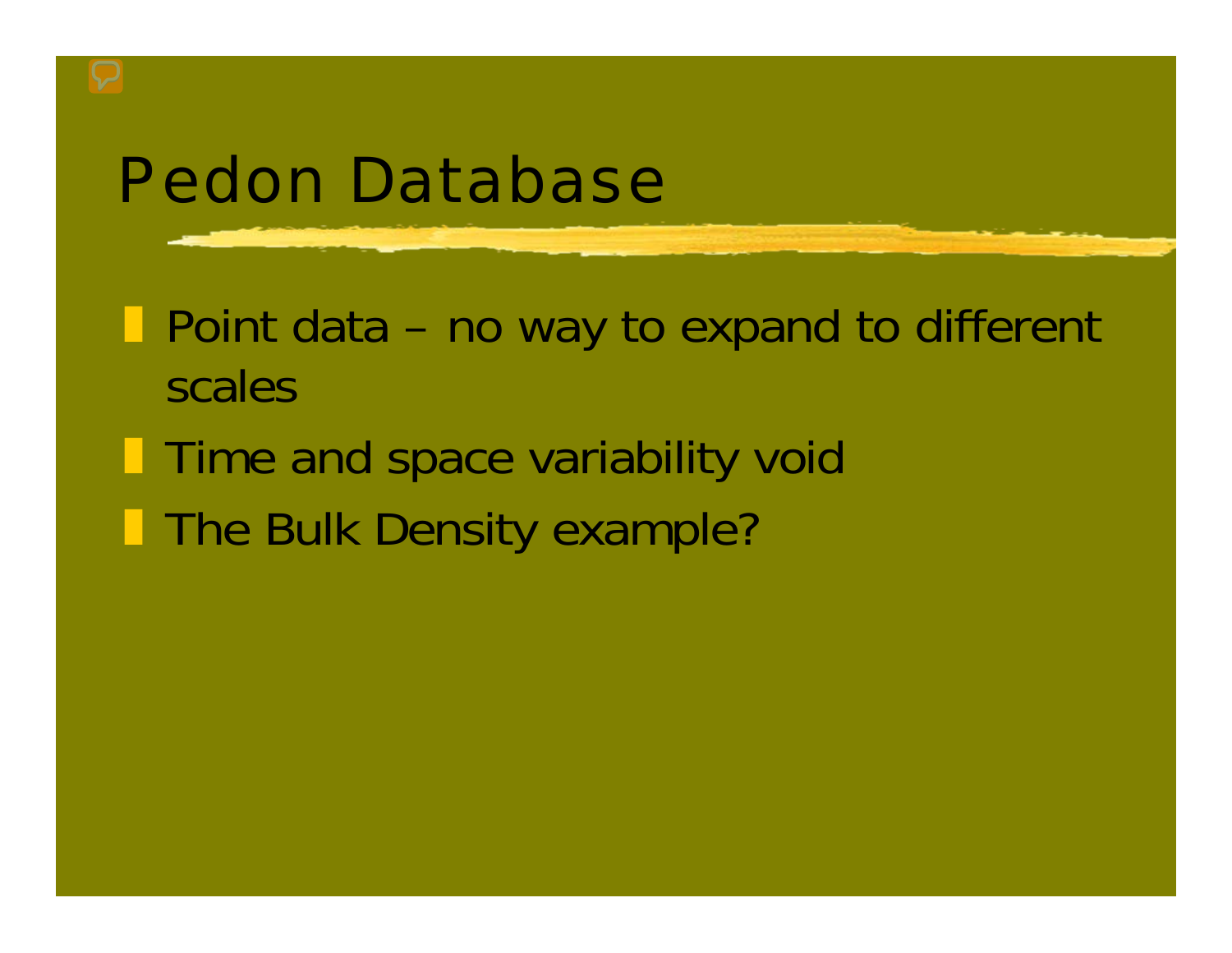

**Geochemical Landscapes of the Conterminous United States-New Map Presentations for 22 Elements** 

U.S. Geological Survey Professional Paper 1648

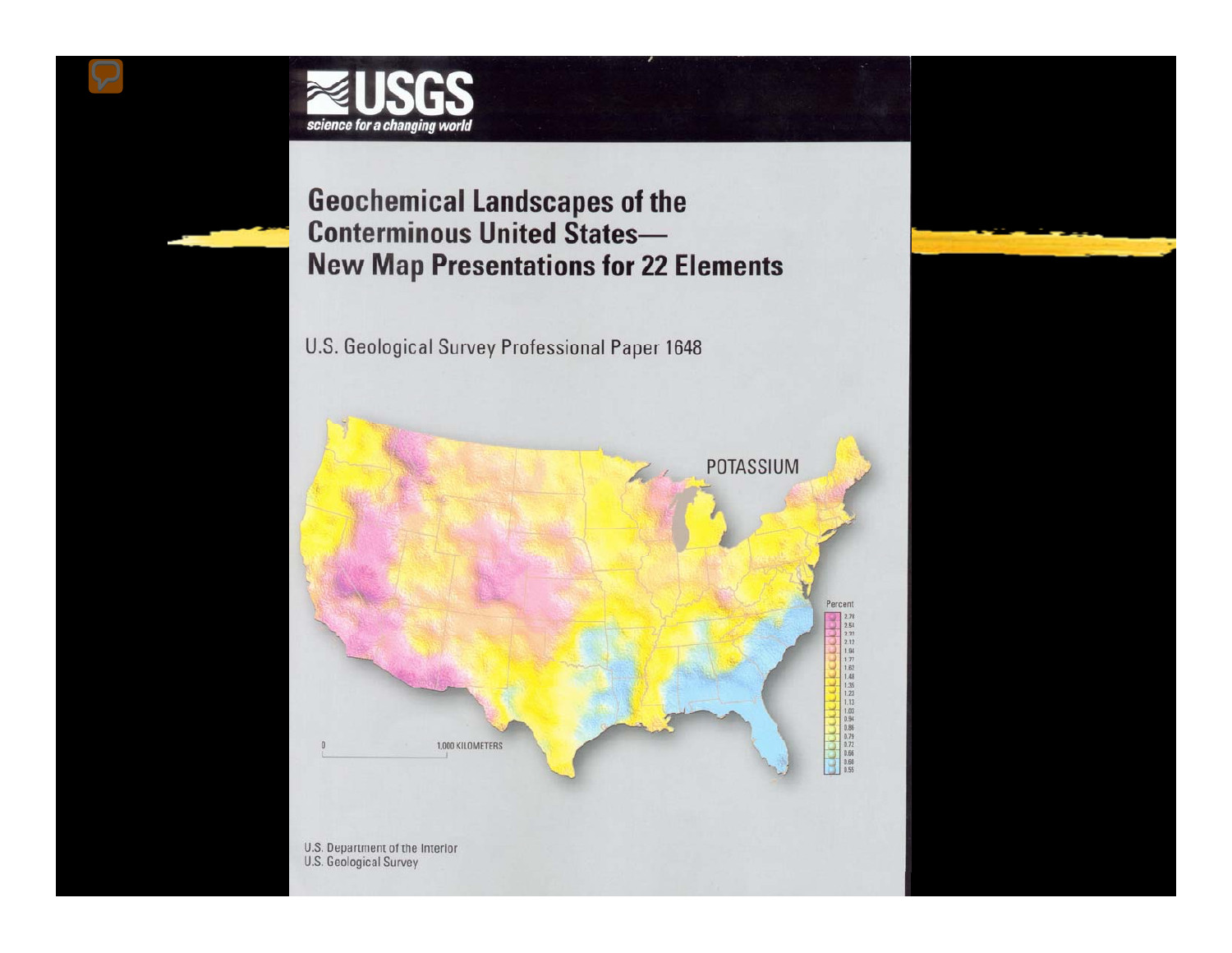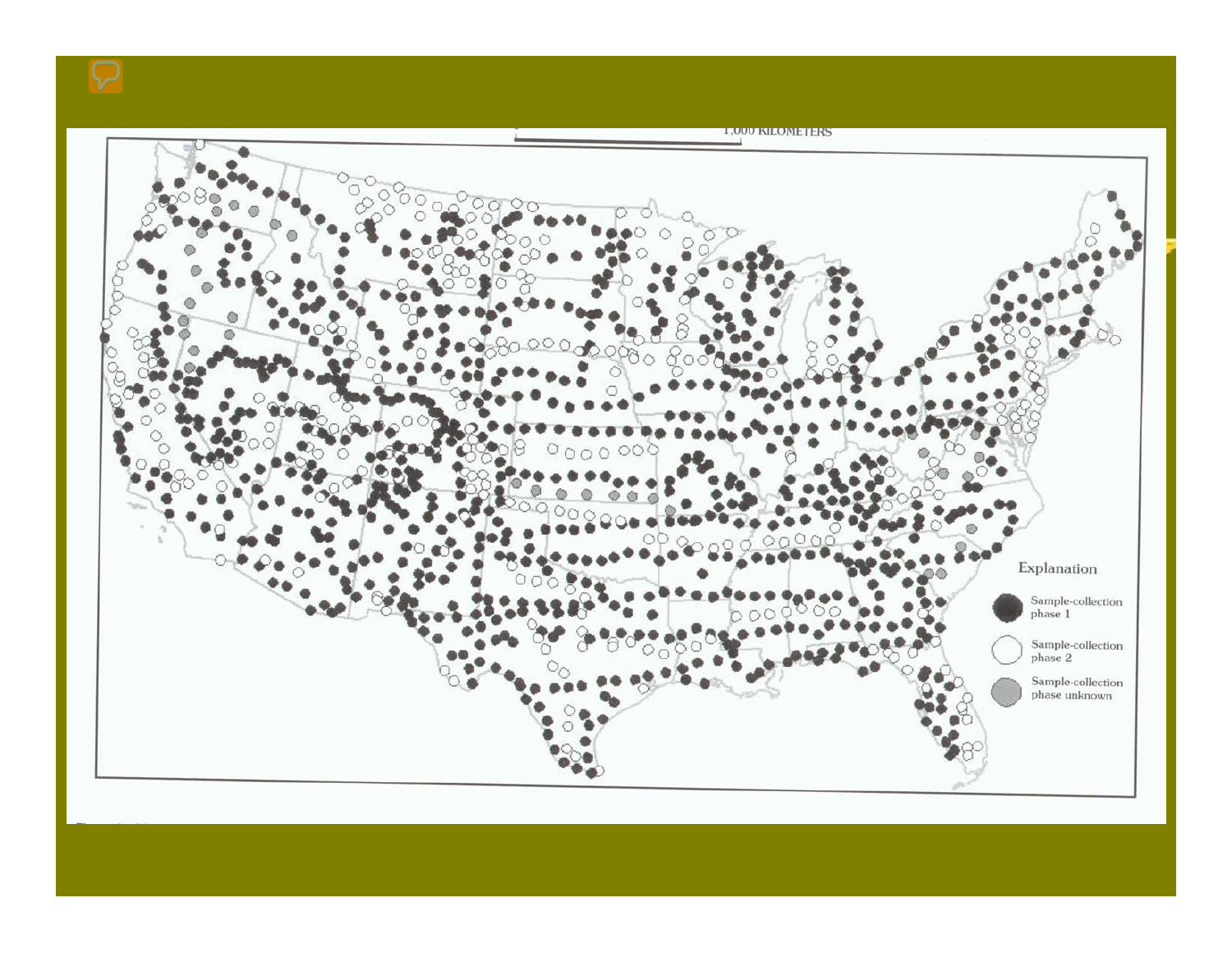

Figure 26. Plot of K in regulith from sample-collection phase 1 versus sample-collection phase 2. Only pairs<br>separated by less than 25 km were included.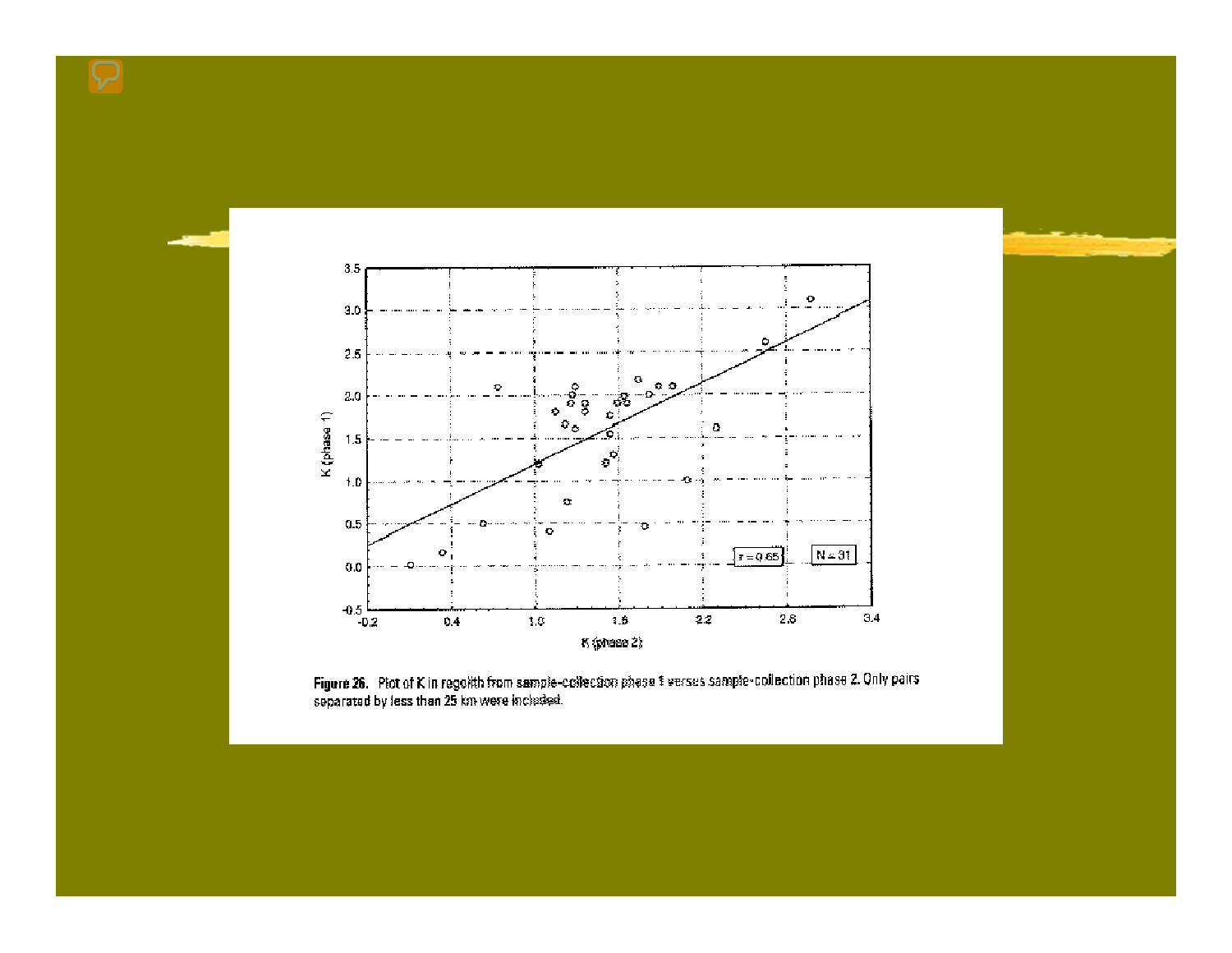# Statistics- Needs

**Parametric vs non parametric** 

**Random sampling**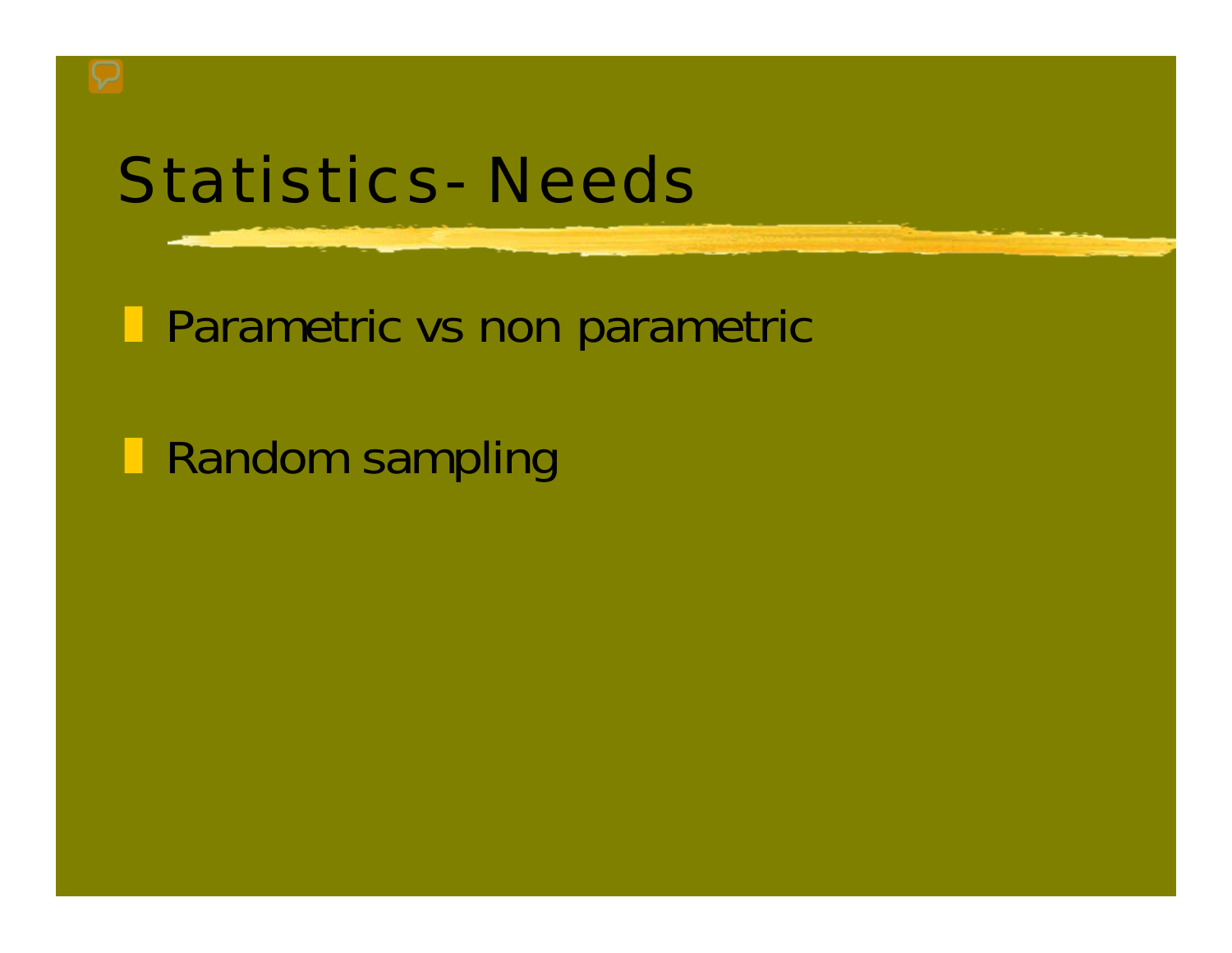# NEXT STEPS Items to address

- 1. Ability to do national and regional assessments of soil properties
- 2. Use of new technology (SOLIM) to capture more of the systematic variability
- 3. Understand/characterize random variability and develop ways to express it to users
- 4. Understand relationships between taxonomic limits and natural variability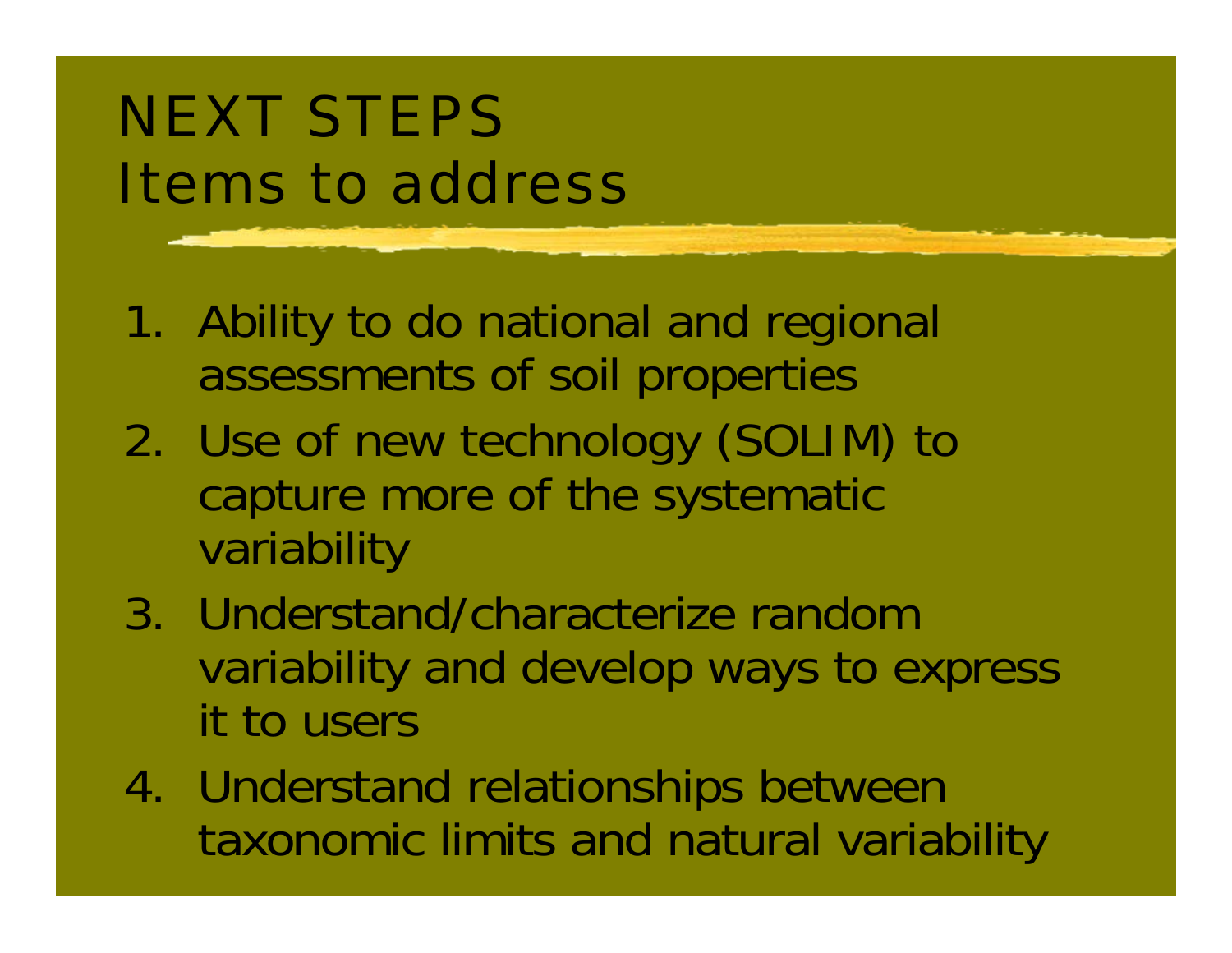

#### TIME FRAME

#### Initial Concepts for 2006 World Congress